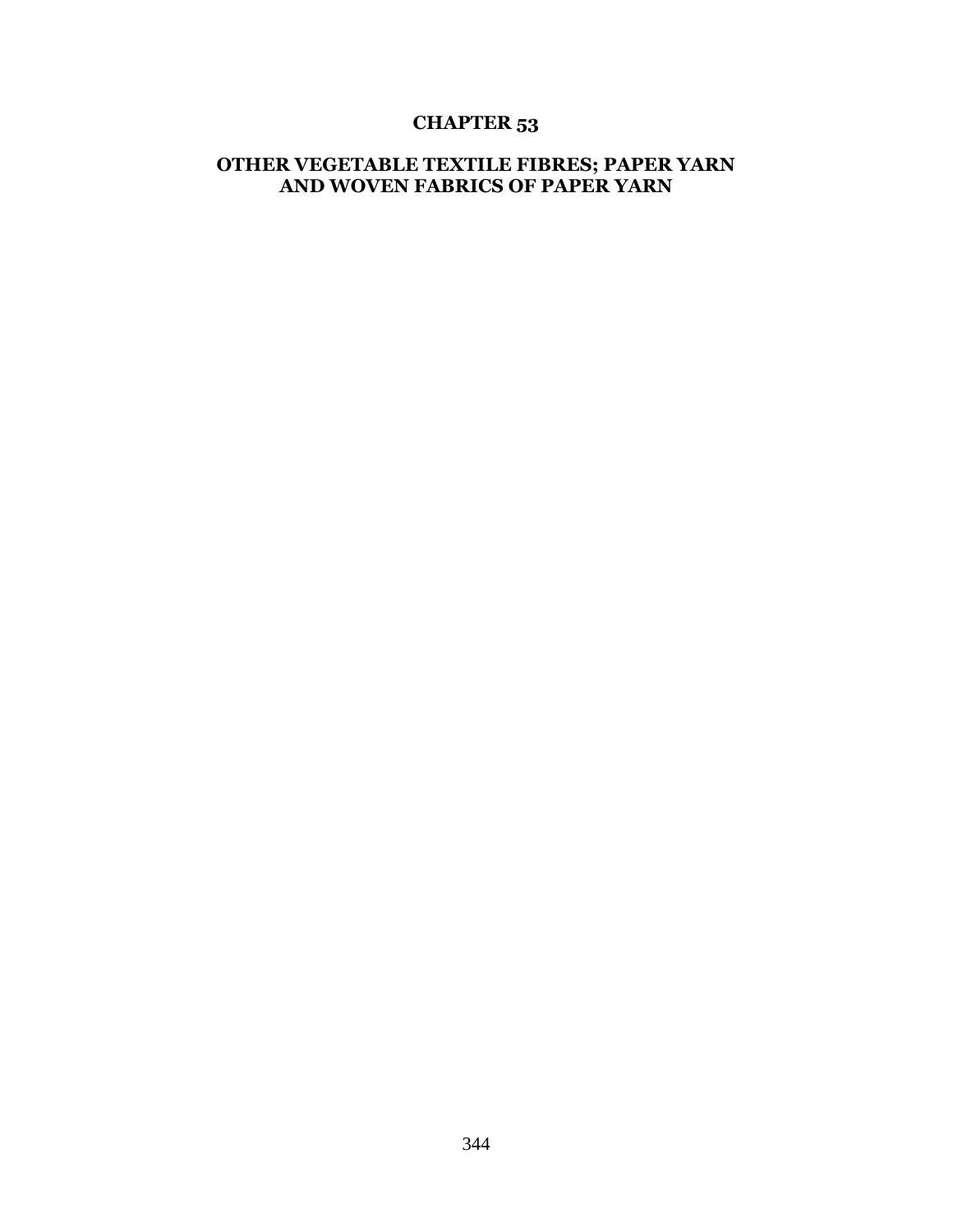| <b>HS</b> | <b>CET</b> | PR <sub>1</sub> | <b>DESCRIPTION OF GOODS</b>                                                                                                                                                                                                                                  | <b>DUTY</b><br><b>RATE</b> | <b>UNIT</b>     | <b>SITC</b><br><b>REV4</b> |
|-----------|------------|-----------------|--------------------------------------------------------------------------------------------------------------------------------------------------------------------------------------------------------------------------------------------------------------|----------------------------|-----------------|----------------------------|
| 53.01     |            |                 | Flax, raw or processed but not spun; flax tow and<br>waste (including yarn waste and garnetted stock).                                                                                                                                                       |                            |                 |                            |
| 5301.10   | 00         |                 | - Flax, raw or retted                                                                                                                                                                                                                                        | Free                       | kg              | 265.11                     |
| 5301.20   | 00         |                 | - Flax, broken, scutched, hackled or otherwise<br>processed, but not spun:                                                                                                                                                                                   |                            |                 |                            |
| 5301.21   | 00         |                 | - - Broken or scutched                                                                                                                                                                                                                                       | Free                       | kg              | 265.121                    |
| 5301.29   | 00         |                 | - - Other                                                                                                                                                                                                                                                    | Free                       | kg              | 265.129                    |
| 5301.30   | 00         |                 | - Flax tow and waste                                                                                                                                                                                                                                         | Free                       | kg              | 265.13                     |
| 53.02     |            |                 | True hemp (Cannabis sativa L.), raw or processed<br>but not spun; tow and waste of true hemp (including<br>yarn waste and garnetted stock).                                                                                                                  |                            |                 |                            |
| 5302.10   | 00         |                 | - True hemp, raw or retted                                                                                                                                                                                                                                   | Free                       | kg              | 265.21                     |
| 5302.90   | 00         |                 | - Other                                                                                                                                                                                                                                                      | Free                       | kg              | 265.29                     |
| 53.03     |            |                 | Jute and other textile bast fibres (excluding flax,<br>true hemp and ramie), raw or processed but not<br>spun; tow and waste of these fibres (including yarn<br>waste and garnetted stock).                                                                  |                            |                 |                            |
| 5303.10   | 00         |                 | - Jute and other textile bast fibres, raw or retted                                                                                                                                                                                                          | Free                       | kg              | 264.1                      |
| 5303.90   | 00         |                 | - Other                                                                                                                                                                                                                                                      | Free                       | kg              | 264.9                      |
| [53.04]   |            |                 | <b>Deleted</b>                                                                                                                                                                                                                                               |                            |                 |                            |
| 5305.00   | 00         |                 | Coconut, abaca (Manila hemp orMusa textilis Nee),<br>ramie and other vegetable textile fibres, not<br>elsewhere specified or included, raw or processed<br>but not spun; tow, noils and waste of these fibres<br>(including yarn waste and garnetted stock). | 5%                         | kg              | 265.8                      |
| 53.06     |            |                 | Flax yarn.                                                                                                                                                                                                                                                   |                            |                 |                            |
| 5306.10   | $00\,$     |                 | $\overline{-$ Single                                                                                                                                                                                                                                         | $5\%$                      | kg              | 651.961                    |
| 5306.20   | 00         |                 | - Multiple (folded) or cabled                                                                                                                                                                                                                                | 5%                         | kg              | 651.962                    |
| 53.07     |            |                 | Yarn of jute or of other textile bast fibres of heading<br>53.03.                                                                                                                                                                                            |                            |                 |                            |
| 5307.10   | 00         |                 | - Single                                                                                                                                                                                                                                                     | 5%                         | kg              | 651.971                    |
| 5307.20   | $00\,$     |                 | - Multiple (folded) or cabled                                                                                                                                                                                                                                | 5%                         | kg              | 651.972                    |
| 53.08     |            |                 | Yarn of other vegetable textile fibres; paper yarn.                                                                                                                                                                                                          |                            |                 |                            |
| 5308.10   | 00         |                 | - Coir yarn                                                                                                                                                                                                                                                  | 5%                         | kg              | 651.991                    |
| 5308.20   | 00         |                 | - True hemp yarn                                                                                                                                                                                                                                             | 5%                         | kg              | 651.992                    |
| 5308.90   | 00         |                 | - Other                                                                                                                                                                                                                                                      | 5%                         | kg              | 651.999                    |
| 53.09     |            |                 | Woven fabrics of flax.                                                                                                                                                                                                                                       |                            |                 |                            |
| 5309.10   | 00         |                 | - Containing 85% or more by weight of flax:                                                                                                                                                                                                                  |                            |                 |                            |
| 5309.11   | $00\,$     |                 | - - Unbleached or bleached                                                                                                                                                                                                                                   | 5%                         | $\text{kg/m}^2$ | 654.411                    |